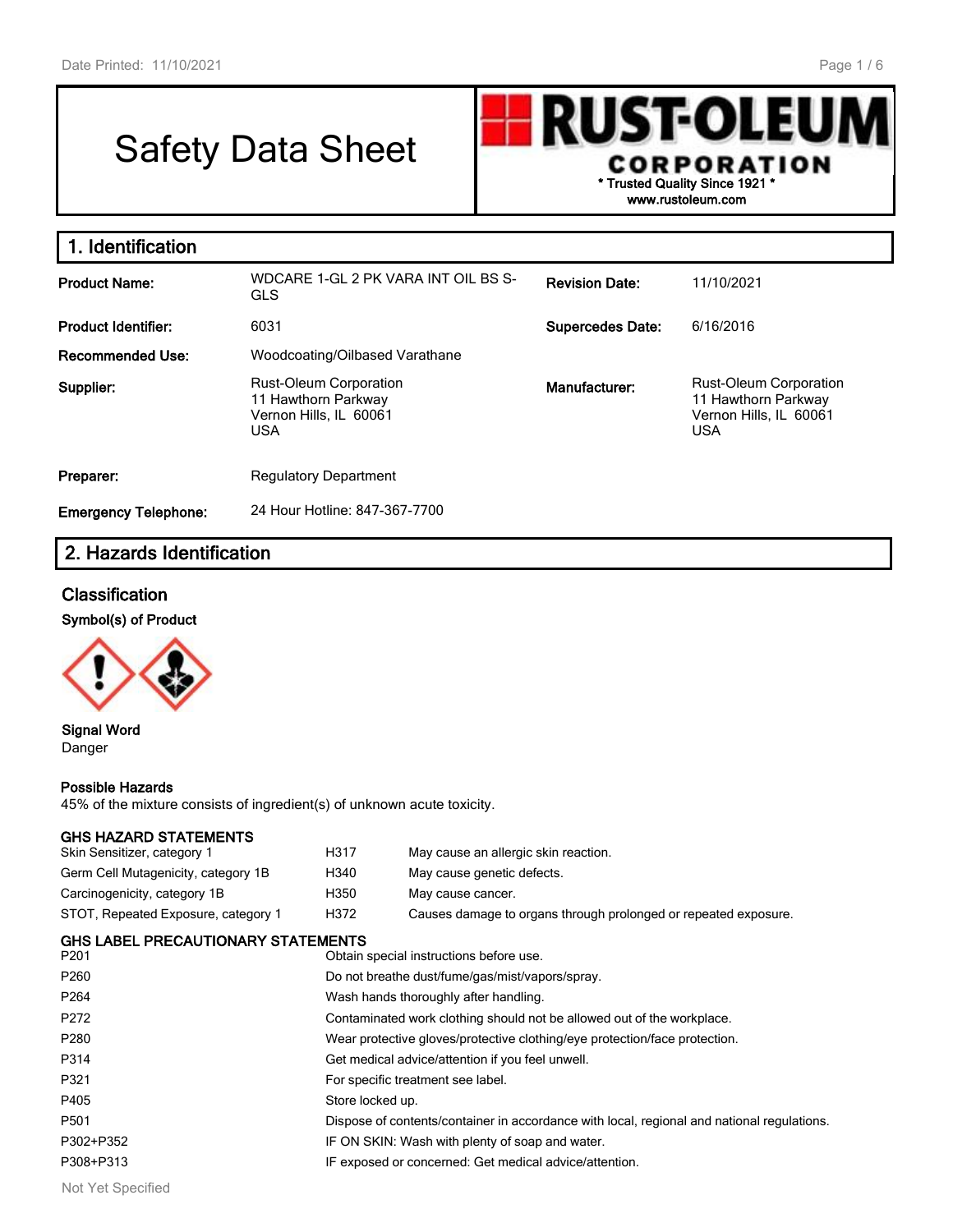#### P333+P313 If skin irritation or rash occurs: Get medical advice/attention.

#### **GHS SDS PRECAUTIONARY STATEMENTS**

P270 Do not eat, drink or smoke when using this product.

P363 Wash contaminated clothing before reuse.

# **3. Composition / Information on Ingredients**

| <b>HAZARDOUS SUBSTANCES</b>                |               |                             |                             |                                              |
|--------------------------------------------|---------------|-----------------------------|-----------------------------|----------------------------------------------|
| <b>Chemical Name</b>                       | CAS-No.       | <u>Wt.%</u><br><u>Range</u> | <b>GHS Symbols</b>          | <b>GHS Statements</b>                        |
| <b>Mineral Spirits</b>                     | 64742-88-7    | 25-50                       | GHS08                       | H304-372                                     |
| Naphtha, Petroleum, Hydrotreated Light     | 64742-49-0    | $2.5 - 10$                  | GHS08                       | H304-340-350                                 |
| Solvent Naphtha, Light Aromatic            | 64742-95-6    | $0.1 - 1.0$                 | GHS07-GHS08                 | H304-332-340-350                             |
| n-Nonane                                   | 111-84-2      | $0.1 - 1.0$                 | GHS07                       | H332                                         |
| <b>Stoddard Solvent</b>                    | 8052-41-3     | $0.1 - 1.0$                 | GHS06-GHS08                 | H304-331-372                                 |
| Ethylbenzene                               | 100-41-4      | $0.1 - 1.0$                 | GHS02-GHS07-<br>GHS08       | H225-304-332-373                             |
| Methyl Ethyl Ketoxime                      | $96 - 29 - 7$ | $0.1 - 1.0$                 | GHS05-GHS06-<br>GHS07-GHS08 | H302-312-315-317-318-331-336<br>-350-370-373 |
| Diethylbenzene, Mixed Isomers              | 25340-17-4    | $0.1 - 1.0$                 | GHS06                       | H331                                         |
| Petroleum Naphtha, Hydrodesulfurized Heavy | 64742-82-1    | $0.1 - 1.0$                 | GHS08                       | H304-340-350-372                             |
| Cobalt 2-Ethylhexanoate                    | 136-52-7      | $0.1 - 1.0$                 | Not Available               | Not Available                                |

# **4. First-Aid Measures**

**FIRST AID - EYE CONTACT:** Immediately flush eyes with plenty of water for at least 15 minutes holding eyelids open. Get medical attention. Do NOT allow rubbing of eyes or keeping eyes closed.

**FIRST AID - SKIN CONTACT:** Wash skin with soap and water. Remove contaminated clothing. Get medical attention if irritation develops or persists.

**FIRST AID - INHALATION:** Remove to fresh air. If not breathing, give artificial respiration. If breathing is difficult, give oxygen. Get immediate medical attention. Do NOT use mouth-to-mouth resuscitation. If you experience difficulty in breathing, leave the area to obtain fresh air. If continued difficulty is experienced, get medical assistance immediately.

**FIRST AID - INGESTION:** Aspiration hazard: Do not induce vomiting or give anything by mouth because this material can enter the lungs and cause severe lung damage. Get immediate medical attention. If swallowed, get medical attention.

# **5. Fire-Fighting Measures**

**EXTINGUISHING MEDIA:** Alcohol Film Forming Foam, Carbon Dioxide, Dry Chemical, Dry Sand, Water Fog

**UNUSUAL FIRE AND EXPLOSION HAZARDS:** Closed containers may explode when exposed to extreme heat due to buildup of steam. Keep containers tightly closed. Combustible liquid and vapor. No unusual fire or explosion hazards noted.

**SPECIAL FIREFIGHTING PROCEDURES:** Water may be used to cool closed containers to prevent pressure buildup and possible autoignition or explosion. Evacuate area and fight fire from a safe distance. Use water spray to keep fire-exposed containers cool. Containers may explode when heated.

**Special Fire and Explosion Hazard (Combustible Dust):** No Information

# **6. Accidental Release Measures**

**STEPS TO BE TAKEN IF MATERIAL IS RELEASED OR SPILLED:** Contain spilled liquid with sand or earth. DO NOT use combustible materials such as sawdust. Remove all sources of ignition, ventilate area and remove with inert absorbent and nonsparking tools. Dispose of according to local, state (provincial) and federal regulations. Do not incinerate closed containers.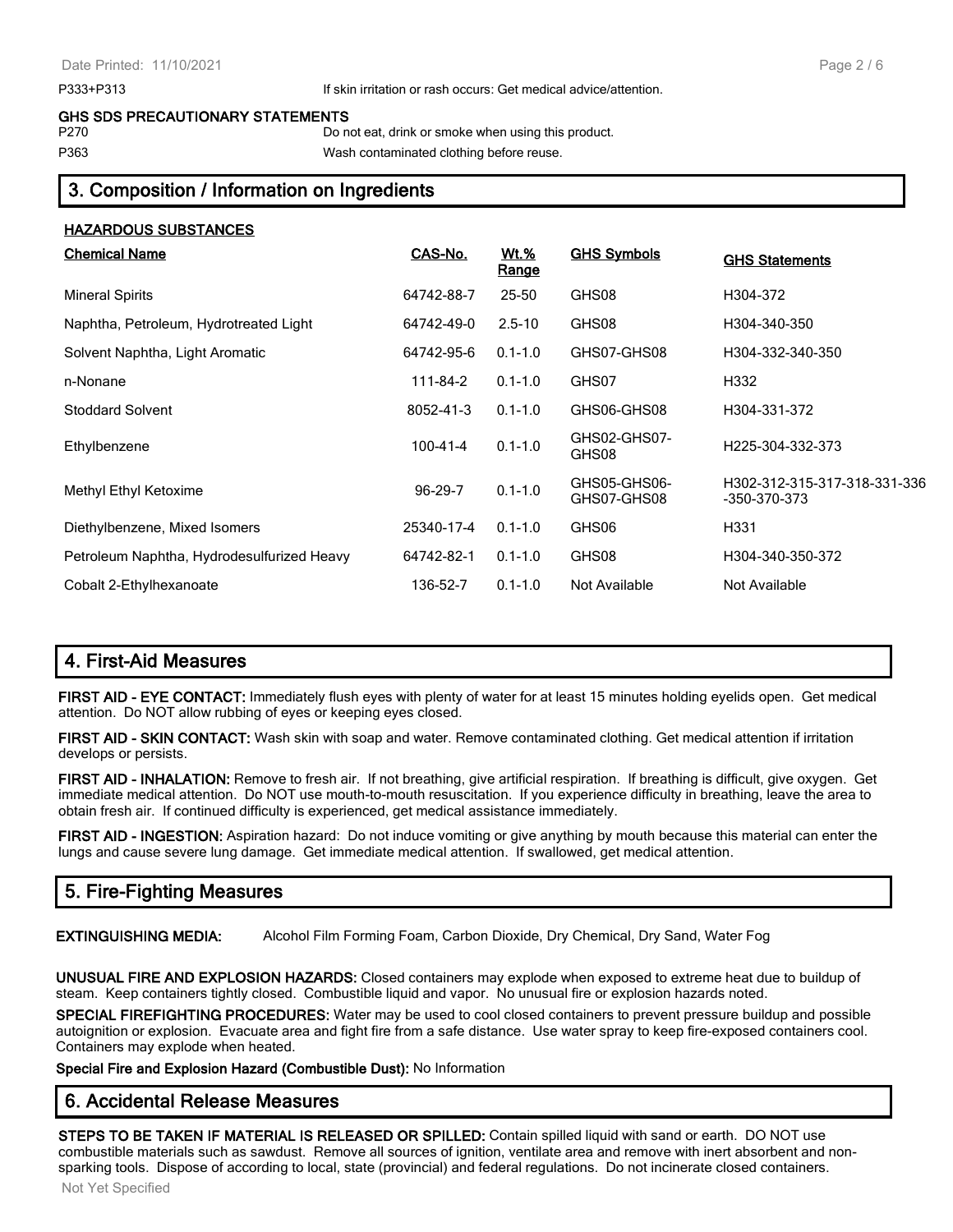# **7. Handling and Storage**

**HANDLING:** Wash thoroughly after handling. Wash hands before eating. Remove contaminated clothing and launder before reuse. Use only with adequate ventilation. Follow all SDS and label precautions even after container is emptied because it may retain product residues. Avoid breathing fumes, vapors, or mist. Avoid contact with eyes, skin and clothing. Avoid contact with eyes. **STORAGE:** Keep containers tightly closed. Isolate from heat, electrical equipment, sparks and open flame. Keep away from heat, sparks, flame and sources of ignition. Keep container closed when not in use. Avoid excess heat. Store in a dry, well ventilated place. Keep container tightly closed when not in use.

**Advice on Safe Handling of Combustible Dust:** No Information

#### **8. Exposure Controls / Personal Protection**

| <b>Chemical Name</b>                             | CAS-No.        | Weight %<br>Less Than | <b>ACGIH TLV-</b><br><b>TWA</b> | <b>ACGIH TLV-</b><br><b>STEL</b> | <b>OSHA PEL-TWA</b> | <b>OSHA PEL-</b><br><b>CEILING</b> |
|--------------------------------------------------|----------------|-----------------------|---------------------------------|----------------------------------|---------------------|------------------------------------|
| <b>Mineral Spirits</b>                           | 64742-88-7     | 40.0                  | N.E.                            | N.E.                             | N.E.                | N.E.                               |
| Naphtha, Petroleum,<br><b>Hydrotreated Light</b> | 64742-49-0     | 10.0                  | N.E.                            | N.E.                             | N.E.                | N.E.                               |
| Solvent Naphtha, Light Aromatic                  | 64742-95-6     | 1.0                   | N.E.                            | N.E.                             | N.E.                | N.E.                               |
| n-Nonane                                         | 111-84-2       | 1.0                   | $200$ ppm                       | N.E.                             | N.E.                | N.E.                               |
| <b>Stoddard Solvent</b>                          | 8052-41-3      | 1.0                   | $100$ ppm                       | N.E.                             | 500 ppm             | N.E.                               |
| Ethylbenzene                                     | $100 - 41 - 4$ | 1.0                   | 20 ppm                          | N.E.                             | $100$ ppm           | N.E.                               |
| Methyl Ethyl Ketoxime                            | 96-29-7        | 1.0                   | 10 ppm                          | N.E.                             | N.E.                | N.E.                               |
| Diethylbenzene, Mixed Isomers                    | 25340-17-4     | 1.0                   | N.E.                            | N.E.                             | N.E.                | N.E.                               |
| Petroleum Naphtha,<br>Hydrodesulfurized Heavy    | 64742-82-1     | 1.0                   | N.E.                            | N.E.                             | N.E.                | N.E.                               |
| Cobalt 2-Ethylhexanoate                          | 136-52-7       | 1.0                   | N.E.                            | N.E.                             | N.E.                | N.E.                               |

#### **PERSONAL PROTECTION**

**ENGINEERING CONTROLS:** Use process enclosures, local exhaust ventilation, or other engineering controls to control airborne levels below recommended exposure limits. Prevent build-up of vapors by opening all doors and windows to achieve crossventilation.

**RESPIRATORY PROTECTION:** A respiratory protection program that meets OSHA 1910.134 and ANSI Z88.2 requirements must be followed whenever workplace conditions warrant a respirator's use. A NIOSH/MSHA approved air purifying respirator with an organic vapor cartridge or canister may be permissible under certain circumstances where airborne concentrations are expected to exceed exposure limits.

Protection provided by air purifying respirators is limited. Use a positive pressure air supplied respirator if there is any potential for an uncontrolled release, exposure levels are not known, or in any other circumstances where air purifying respirators may not provide adequate protection.

**SKIN PROTECTION:** Use impervious gloves to prevent skin contact and absorption of this material through the skin.

**EYE PROTECTION:** Use safety eyewear designed to protect against splash of liquids.

**OTHER PROTECTIVE EQUIPMENT:** Refer to safety supervisor or industrial hygienist for further guidance regarding types of personal protective equipment and their applications. Refer to safety supervisor or industrial hygienist for further information regarding personal protective equipment and its application.

**HYGIENIC PRACTICES:** Wash thoroughly with soap and water before eating, drinking or smoking. Remove contaminated clothing immediately and launder before reuse.

**Engineering Measures for Combustible Dust:** No Information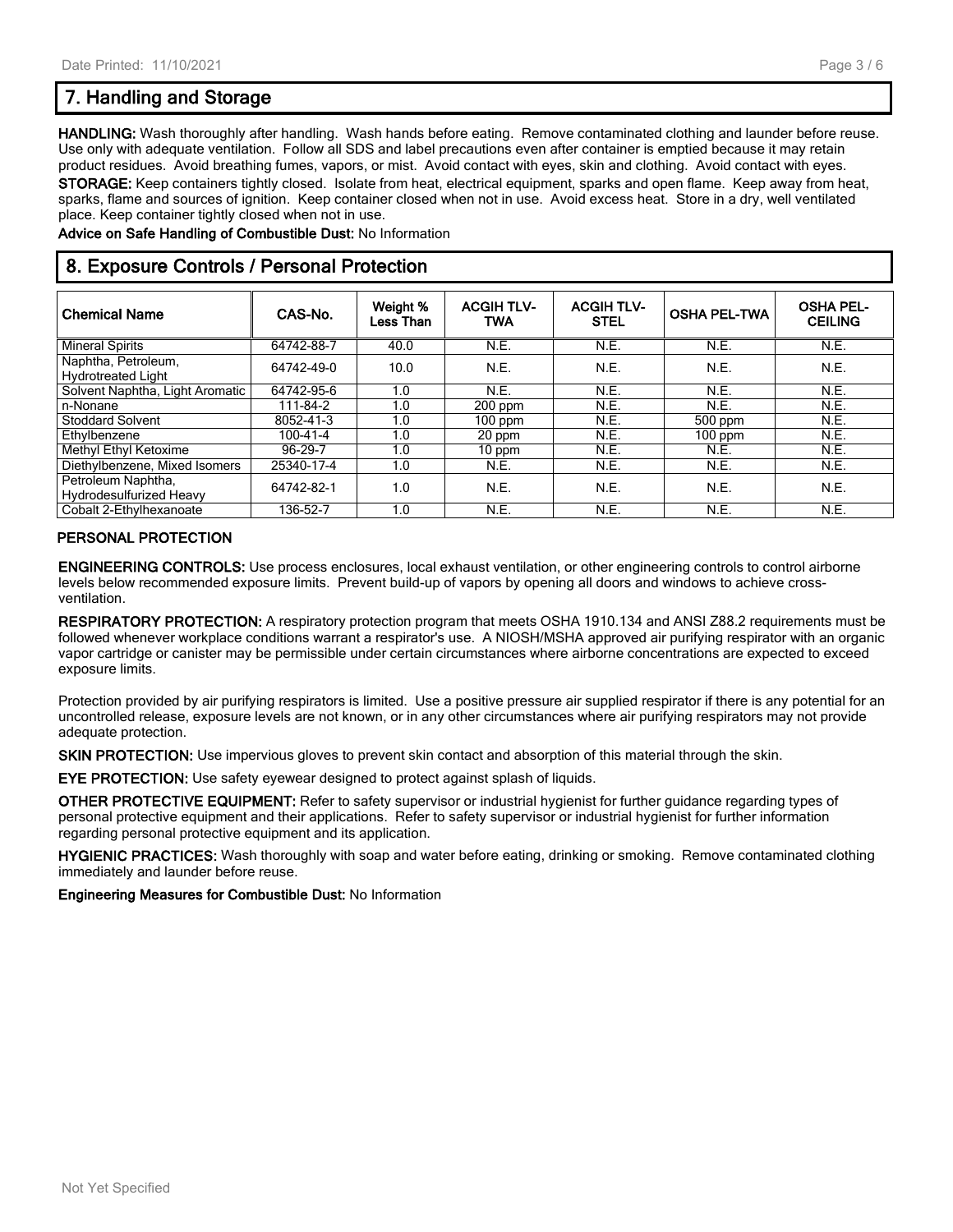# **9. Physical and Chemical Properties**

| Appearance:                 | Liguid                      | <b>Physical State:</b>            | Liguid      |
|-----------------------------|-----------------------------|-----------------------------------|-------------|
| Odor:                       | Solvent Like                | <b>Odor Threshold:</b>            | N.E.        |
| <b>Specific Gravity:</b>    | 0.901                       | pH:                               | N.D.        |
| Freeze Point, °C:           | N.D.                        | Viscosity:                        | N.D.        |
| <b>Solubility in Water:</b> | None                        | Partition Coefficient, n-octanol/ |             |
| Decomposition Temp., °C:    | N.D.                        | water:                            | N.D.        |
| Boiling Range, °C:          | 136 - 537                   | Explosive Limits, vol%:           | $1.0 - 7.0$ |
| Flammability:               | Does not Support Combustion | Flash Point, °C:                  | 106         |
| <b>Evaporation Rate:</b>    | Slower than Ether           | Auto-Ignition Temp., °C:          | N.D.        |
| <b>Vapor Density:</b>       | Heavier than Air            | Vapor Pressure:                   | N.D.        |

(See "Other information" Section for abbreviation legend)

# **10. Stability and Reactivity**

**Conditions to Avoid:** Avoid all possible sources of ignition.

**Incompatibility:** Incompatible with strong oxidizing agents, strong acids and strong alkalies.

**Hazardous Decomposition:** By open flame, carbon monoxide and carbon dioxide. When heated to decomposition, it emits acrid smoke and irritating fumes. Contains solvents which may form carbon monoxide, carbon dioxide, and formaldehyde.

**Hazardous Polymerization:** Will not occur under normal conditions.

**Stability:** This product is stable under normal storage conditions.

#### **11. Toxicological Information**

**EFFECTS OF OVEREXPOSURE - EYE CONTACT:** Causes eye irritation. Substance causes moderate eye irritation.

**EFFECTS OF OVEREXPOSURE - SKIN CONTACT:** Substance may cause slight skin irritation. May cause skin irritation.

**EFFECTS OF OVEREXPOSURE - INHALATION:** Harmful if inhaled. High gas, vapor, mist or dust concentrations may be harmful if inhaled. Avoid breathing fumes, spray, vapors, or mist. May cause headaches and dizziness. High vapor concentrations are irritating to the eyes, nose, throat and lungs. Prolonged or excessive inhalation may cause respiratory tract irritation.

**EFFECTS OF OVEREXPOSURE - INGESTION:** Irritating to the nose, throat and respiratory tract. Harmful if swallowed. Aspiration hazard if swallowed; can enter lungs and cause damage.

**EFFECTS OF OVEREXPOSURE - CHRONIC HAZARDS:** Reports have associated repeated and prolonged occupational overexposure to solvents with permanent brain and nervous system damage. IARC lists Ethylbenzene as a possible human carcinogen (group 2B). May cause genetic defects.

**PRIMARY ROUTE(S) OF ENTRY:** Eye Contact, Ingestion, Inhalation, Skin Absorption, Skin Contact

#### **ACUTE TOXICITY VALUES**

#### **The acute effects of this product have not been tested. Data on individual components are tabulated below:**

| CAS-No.    | <b>Chemical Name</b>                       | Oral LD50       | Dermal LD50        | Vapor LC50      |
|------------|--------------------------------------------|-----------------|--------------------|-----------------|
| 64742-88-7 | <b>Mineral Spirits</b>                     | 19748 mg/kg Rat | >4000 mg/kg Rabbit | 4951 mg/L Rat   |
| 64742-49-0 | Naphtha, Petroleum, Hydrotreated Light     | >5000 mg/kg Rat | >3160 mg/kg Rabbit | >4951 mg/L Rat  |
| 64742-95-6 | Solvent Naphtha, Light Aromatic            | 8400 mg/kg Rat  | >2000 mg/kg Rabbit | N.E.            |
| 8052-41-3  | <b>Stoddard Solvent</b>                    | N.E.            | >3000 mg/kg Rabbit | $>5.5$ mg/L Rat |
| 100-41-4   | Ethylbenzene                               | 3500 mg/kg Rat  | 15400 mg/kg Rabbit | 17.4 mg/L Rat   |
| 96-29-7    | Methyl Ethyl Ketoxime                      | 930 mg/kg Rat   | 1100 mg/kg Rabbit  | >4.83 mg/L Rat  |
| 25340-17-4 | Diethylbenzene, Mixed Isomers              | 2050 mg/kg Rat  | >5000 mg/kg Rabbit | N.E.            |
| 64742-82-1 | Petroleum Naphtha, Hydrodesulfurized Heavy | >5000 mg/kg Rat | >2000 mg/kg Rabbit | N.E.            |
| 136-52-7   | Cobalt 2-Ethylhexanoate                    | N.E.            | >5000 mg/kg Rabbit | N.E.            |

N.E. - Not Established

# **12. Ecological Information**

**ECOLOGICAL INFORMATION:** Product is a mixture of listed components. Product is a mixture of listed components.

#### **13. Disposal Information**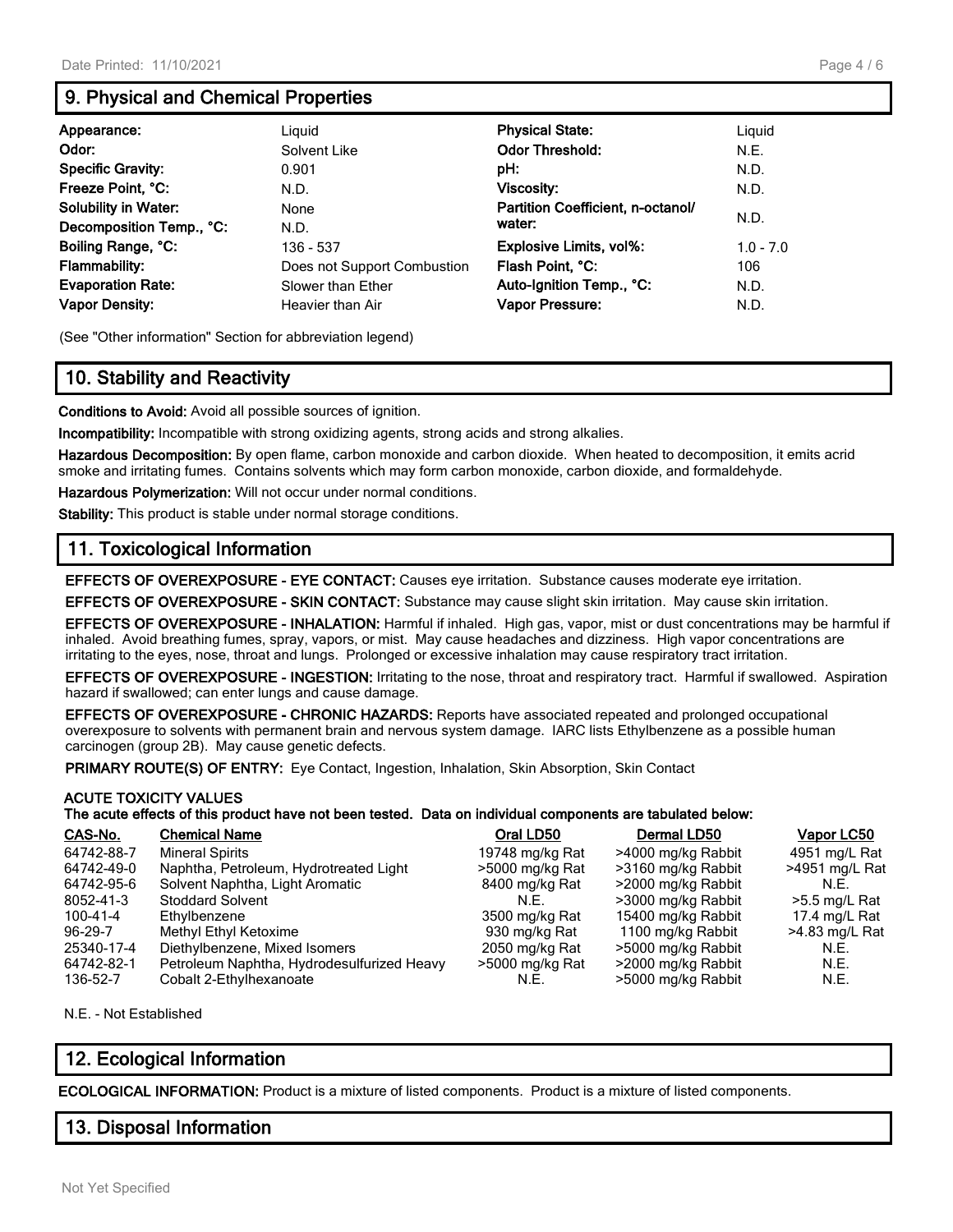**DISPOSAL INFORMATION:** Dispose of material in accordance to local, state, and federal regulations and ordinances. Do not incinerate closed containers.

#### **14. Transport Information**

| <b>UN Number:</b>            | Domestic (USDOT)<br>N.A. | International (IMDG)<br>1263  | Air (IATA)<br>1263            | <b>TDG (Canada)</b><br>N.A. |
|------------------------------|--------------------------|-------------------------------|-------------------------------|-----------------------------|
| <b>Proper Shipping Name:</b> | Not Regulated            | Paint And Related<br>Products | Paint and Related<br>Products | Not Regulated               |
| <b>Hazard Class:</b>         | N.A.                     | 3                             | 3                             | N.A.                        |
| <b>Packing Group:</b>        | N.A.                     | III                           | III                           | N.A.                        |
| <b>Limited Quantity:</b>     | No                       | Yes                           | Yes                           | No                          |

# **15. Regulatory Information**

#### **U.S. Federal Regulations:**

#### **CERCLA - SARA Hazard Category**

This product has been reviewed according to the EPA 'Hazard Categories' promulgated under Sections 311 and 312 of the Superfund Amendment and Reauthorization Act of 1986 (SARA Title III) and is considered, under applicable definitions, to meet the following categories:

Carcinogenicity, Respiratory or Skin Sensitization, Specific target organ toxicity (single or repeated exposure), Germ cell mutagenicity

#### **SARA Section 313**

This product contains the following substances subject to the reporting requirements of Section 313 of Title III of the Superfund Amendment and Reauthorization Act of 1986 and 40 CFR part 372:

| <b>Chemical Name</b>                    | CAS-No.              |
|-----------------------------------------|----------------------|
| Ethylbenzene<br>Cobalt 2-Ethylhexanoate | 100-41-4<br>136-52-7 |
|                                         |                      |

#### **Toxic Substances Control Act**

This product contains the following chemical substances subject to the reporting requirements of TSCA 12(b) if exported from the United States:

#### **Chemical Name CAS-No.**

n-Nonane 111-84-2

# **U.S. State Regulations:**

| <b>California Proposition 65</b> |                                                        |
|----------------------------------|--------------------------------------------------------|
| <b>WARNING:</b>                  | Cancer and Reproductive Harm - www.P65Warnings.ca.gov. |